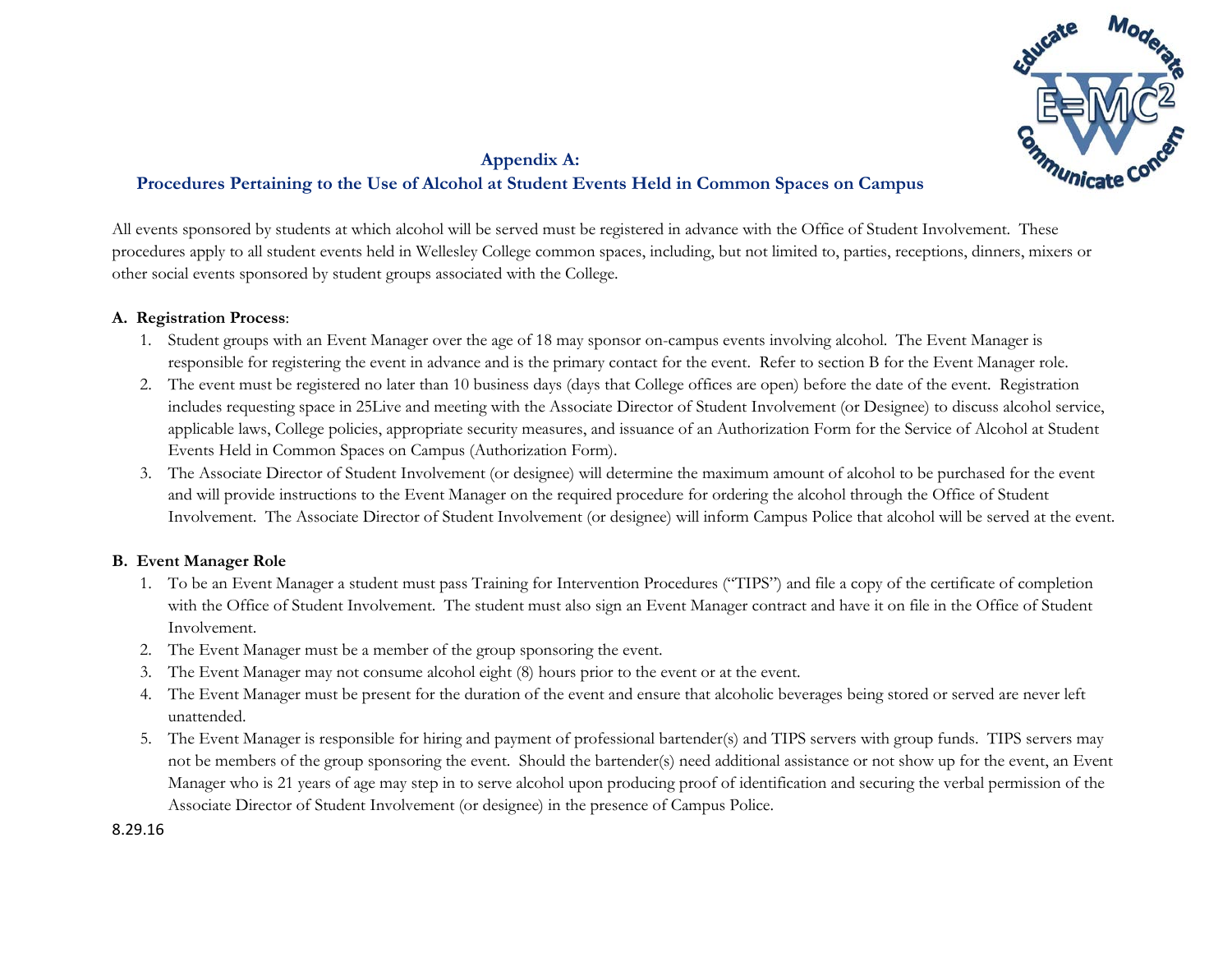- 6. The Event Manager, with the assistance of Campus Police, will supervise the professional bartender(s) and the TIPS servers.
- 7. The Event Manager is responsible for ensuring the availability of potable water, other non-alcoholic beverages if desired, and food for the duration of the event. If the food or water runs out, alcohol service must end immediately. The Event Manager will propose the types of food items to the Office of Student Involvement for approval. Food provided should be equivalent to a small meal for each attendee, in sufficient quantity and quality to provide each attendee with the opportunity to follow harm reduction strategies. The food and water should be set up separately from the Alcohol Service area.
- 8. The Event Manager is responsible for submitting an Event Summary Form to the Office of Student Involvement no later than 5 business days after the event. If this form is not submitted within 5 days of the event, the student group will not be permitted to host future events with alcohol for the following 60 academic days.

### **C. Entrance & Closing Procedures**

- 1. Guests attending Wellesley student social events where alcohol is served must show valid government-issued ID to prove they are 18 years of age or older. All Wellesley students may attend College-sponsored events where alcohol is served; however, only attendees who are 21 years of age or older may consume alcohol. For all attendees, proof of age may be required.
- 2. Attendees may not bring beverage containers to the event.
- 3. Campus Police or other college employees retain the discretion to deny entrance to any attendee, including but not limited to, persons who are visibly intoxicated.
- 4. Campus Police or other college employees retain the right to search any bags brought to an event.
- 5. Campus Police or other college employees retain the right to prohibit attendees from bringing bags into an event.
- 6. Campus Police or other college employees retain discretion to deny any entrance to an event in circumstances including, but not limited to, when attendance is approaching maximum capacity for the space or other safety concerns are implicated.
- 7. Campus Police or other college employees retain discretion to end an event before the designated closing time in circumstances including, but not limited to, when there are public safety or law enforcement concerns.

## **D. Alcohol Service Area**:

- 1. The Associate Director of Student Involvement (or designee) and Campus Police will determine the location and set up of the Alcohol Service area. When necessary, a designated area separate from the main event will be used for the consumption of alcohol.
- 2. TIPS servers will check identification and give wristbands to attendees who provide proof of legal drinking age (21). A professional licensed and insured bartender will serve alcohol.
- 3. The Associate Director of Student Involvement (or designee) will determine the number of TIPS servers and professional bartenders needed based on the nature of the event and the number of attendees of legal drinking age expected.

### 8.29.16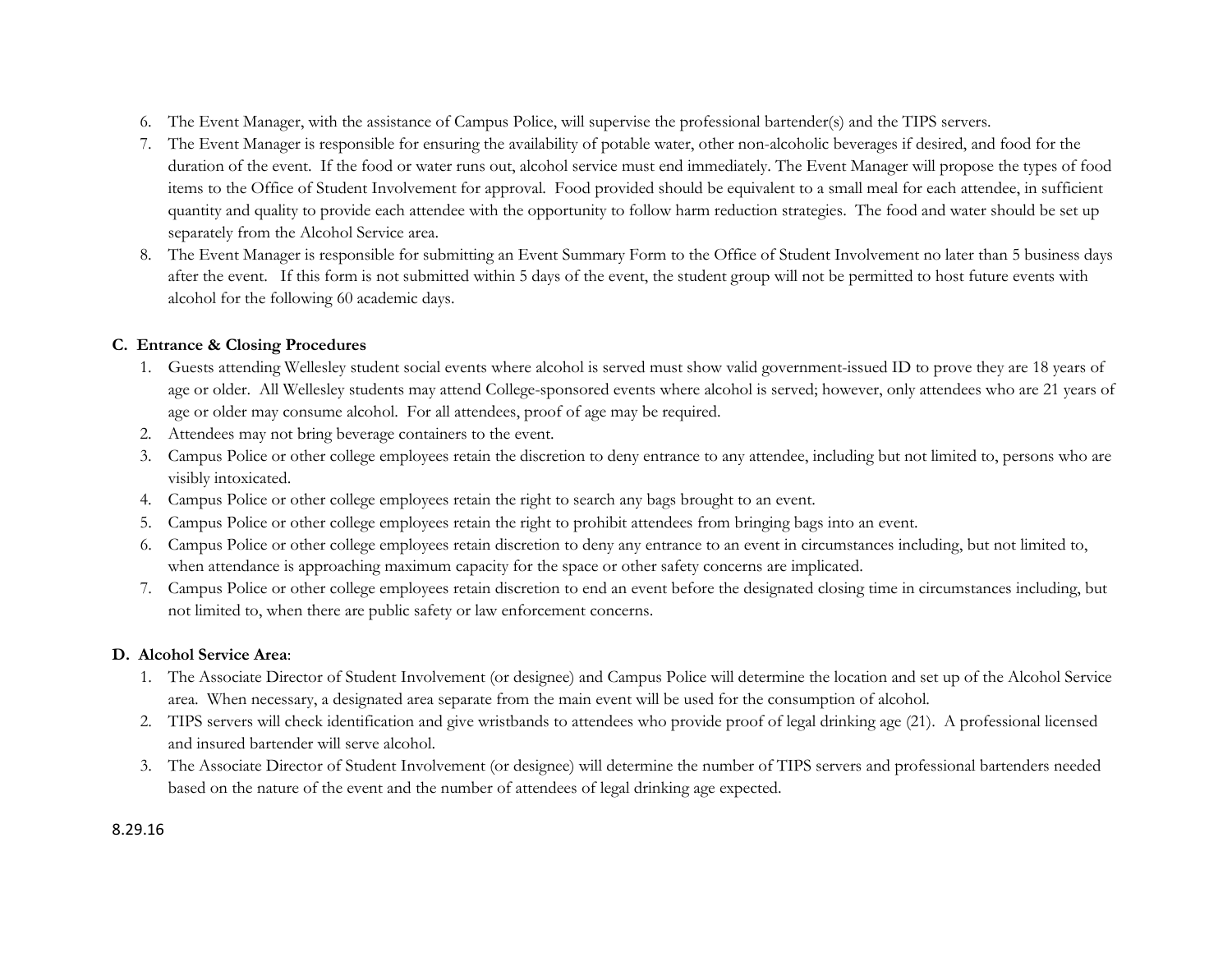- 4. Should the bartender(s) need additional assistance or not show up for the event, an Event Manager who is 21 years of age may step in to serve alcohol upon producing proof of identification and securing the advance verbal permission of the Associate Director of Student Involvement (or designee) in the presence of Campus Police.
- 5. Attendees may consume a maximum of one alcoholic beverage per hour during the event, with a maximum of three (3) alcoholic beverages total. Alcohol service will be refused to attendees who are visibly intoxicated. All alcohol must be consumed within the event space or alcohol service area.
- 6. Alcohol service must end no later than one hour before the end time as stated in the Authorization Form.

### **E. Advertisement and Promotion of Social Events:**

- 1. Advertisement posted on or off campus for social events sponsored by recognized student organizations, student groups, or individual Wellesley College students will make no reference to the specific availability of alcoholic beverages or association of alcohol consumption with the event. Promotional materials for such an event may state "21+ bring ID."
- 2. Promotion or coverage, either before, during, or after the event, must focus on the event itself and not the availability of alcohol, or association with alcohol consumption. Violation of this includes, but is not limited to, advertising or social media content featuring pictures or images of alcoholic beverages or cups associated with alcoholic beverages, pictures of visibly intoxicated people, or language alluding to high risk drinking in a favorable manner.
- 3. Under no circumstances will any College organization, program or individual accept sponsorship or endorsement for an event or program from a company that identifies itself as a manufacturer or distributor of alcoholic beverages.

### **F. Failure to Comply with the Procedures in this Policy**:

- 1. Failure to register an event as required in this Policy or to comply with any of the other provisions in this Policy, including, without limitation, the advertisement and promotion and event procedures, will result in a violation of the Alcohol and Other Drug Policy. If found responsible, sanction(s) shall include, but not be limited to: modification, suspension or loss of College privileges; suspension, dismissal or expulsion from the College; and for student groups, a probationary period during which time the group will not be able to register events with alcohol. The Associate Director of Residential & Campus Life, in consultation with the Associate Director of Student Involvement, will determine the length of the probationary period for any student group. Subsequent violation of any College policy by a student group during the probationary period may result in the loss of privilege to register events, with or without alcohol, for a period of time to be determined by the Associate Director of Residential & Campus Life, in consultation with the Associate Director of Student Involvement.
- 2. Student groups may be required to have a debrief and/or be subject to educational sanctions imposed by the Associate Director of Student Involvement (or designee).